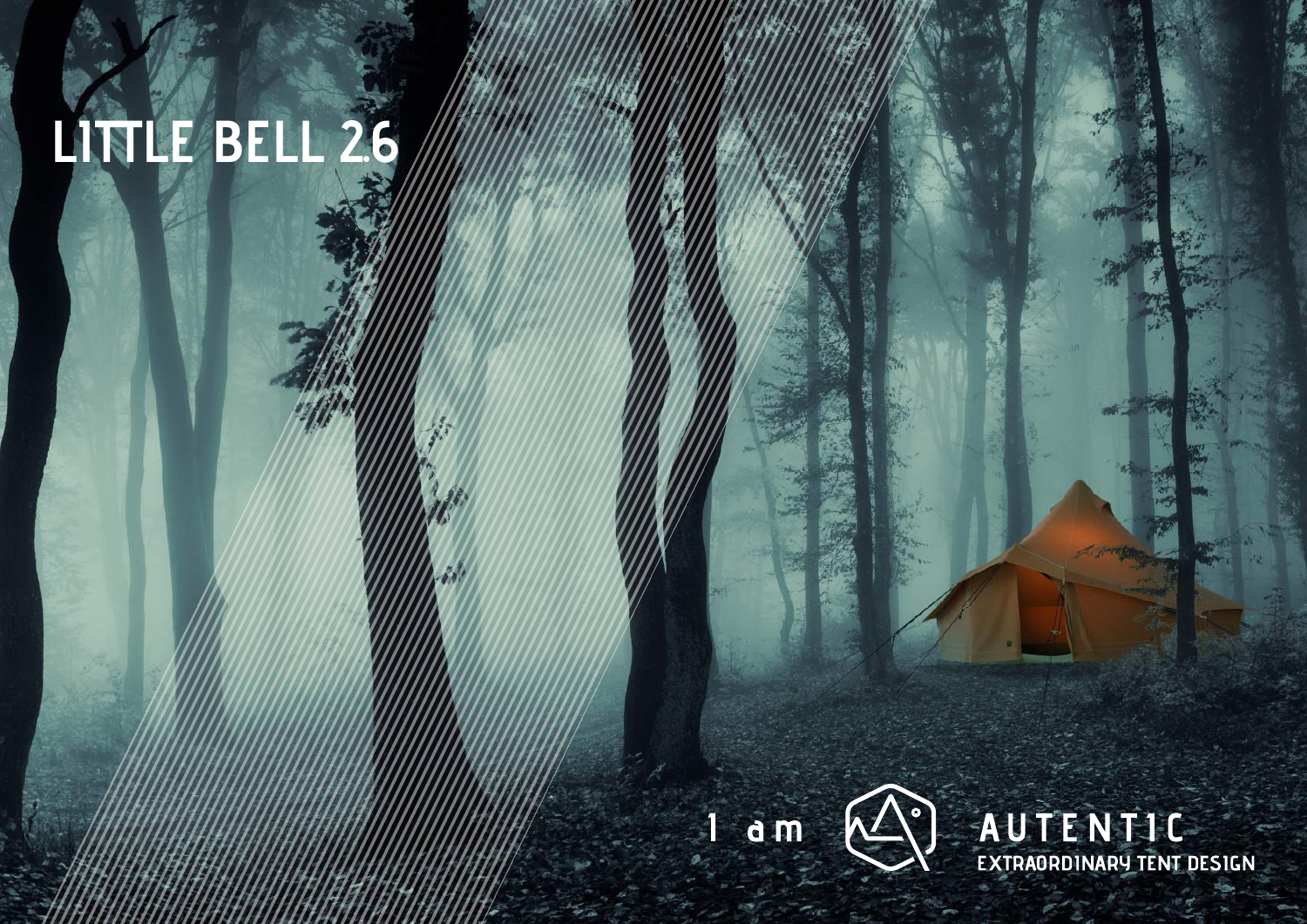## **LITTLE BELL 2.6 COZY COCOON WITH A DIAMETER OF 2,6 METERS IN WHICH TWO PEOPLE CAN EASILY KICK BACK**

Small but fine interpretation of the iconic bell tent. For those who like cozy cocooning at a diameter of 2,6 meters. It distinguishes itself from its larger siblings by the enlarged entrance. Otherwise, the Little Bell features the same design and attention to detail as the other members of the bell family. Cosy, colourful and extremely stylish.



**ENOUGH SPACE FOR**

- 4 seated friends
- 2 inflatable mattresses



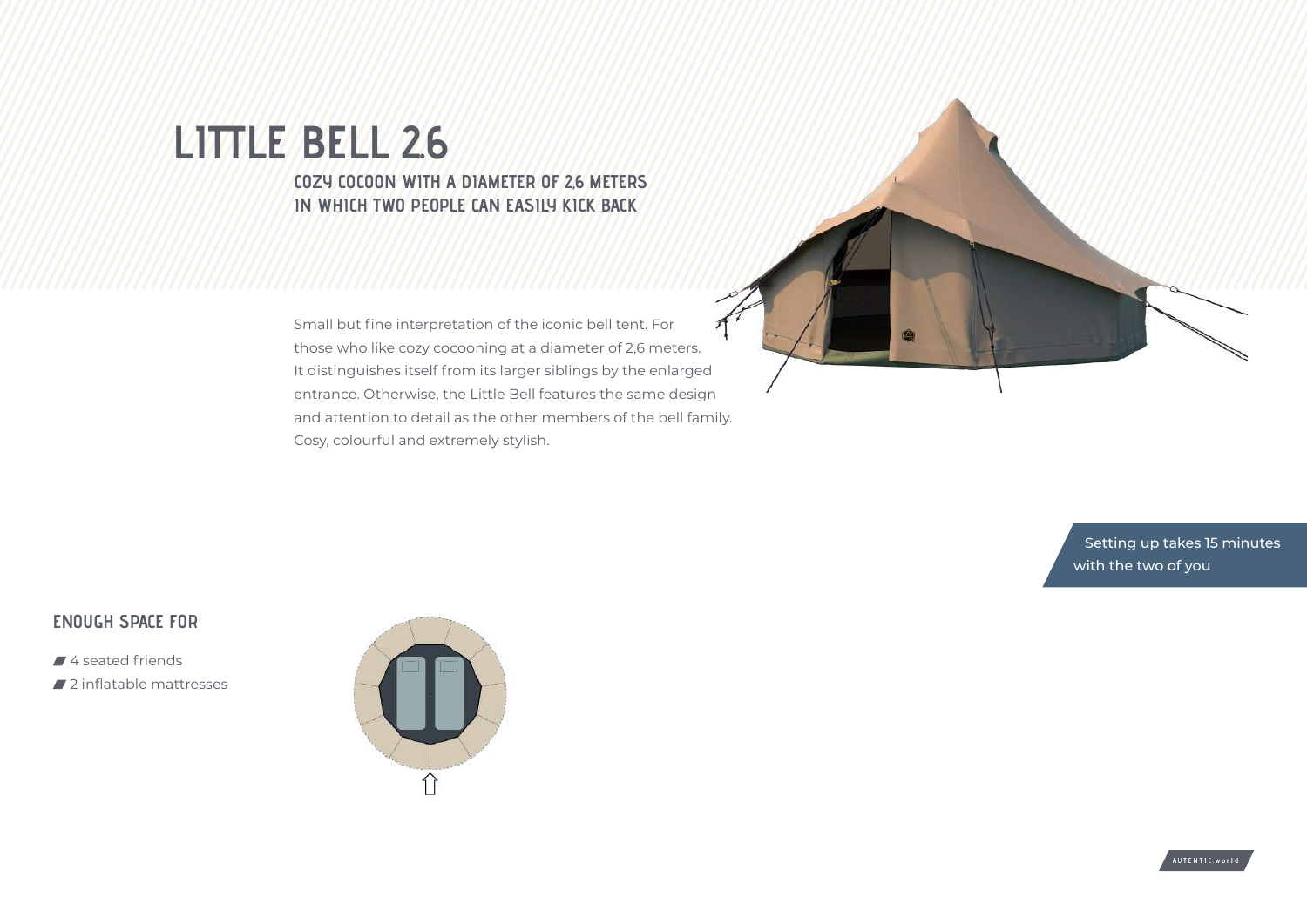



#### **WIDE COLOUR PALETTE**

All colours bring warmth and atmosphere, inspired by colours from nature. Hence their names: Desert, Moss, Blue Lagoon, Roasted Pumpkin, Turmeric & Aubergine.

Discover our colour range on autentic.world.

### **DIMENSIONS**

- Total height: 1,6 m
- Wall height: 0,45 m
- Groundsheet: Ø 2,6 m
- Guy line span:  $\emptyset$  6,6 m
- Packed:  $113 \times 42 \times 30$  cm Weight: 25 kg

#### **MATERIALS**

Tent: Cotton canvas 320 gsm Groundsheet: Polyester/PVC 550 gsm Mosquito net: PVC coated fibreglass Tent pole: Aluminium A-frame: Aluminium Guy lines: Polyester/reflective Guyline tensioners: Aluminium Ground pegs: Zinc plated steel